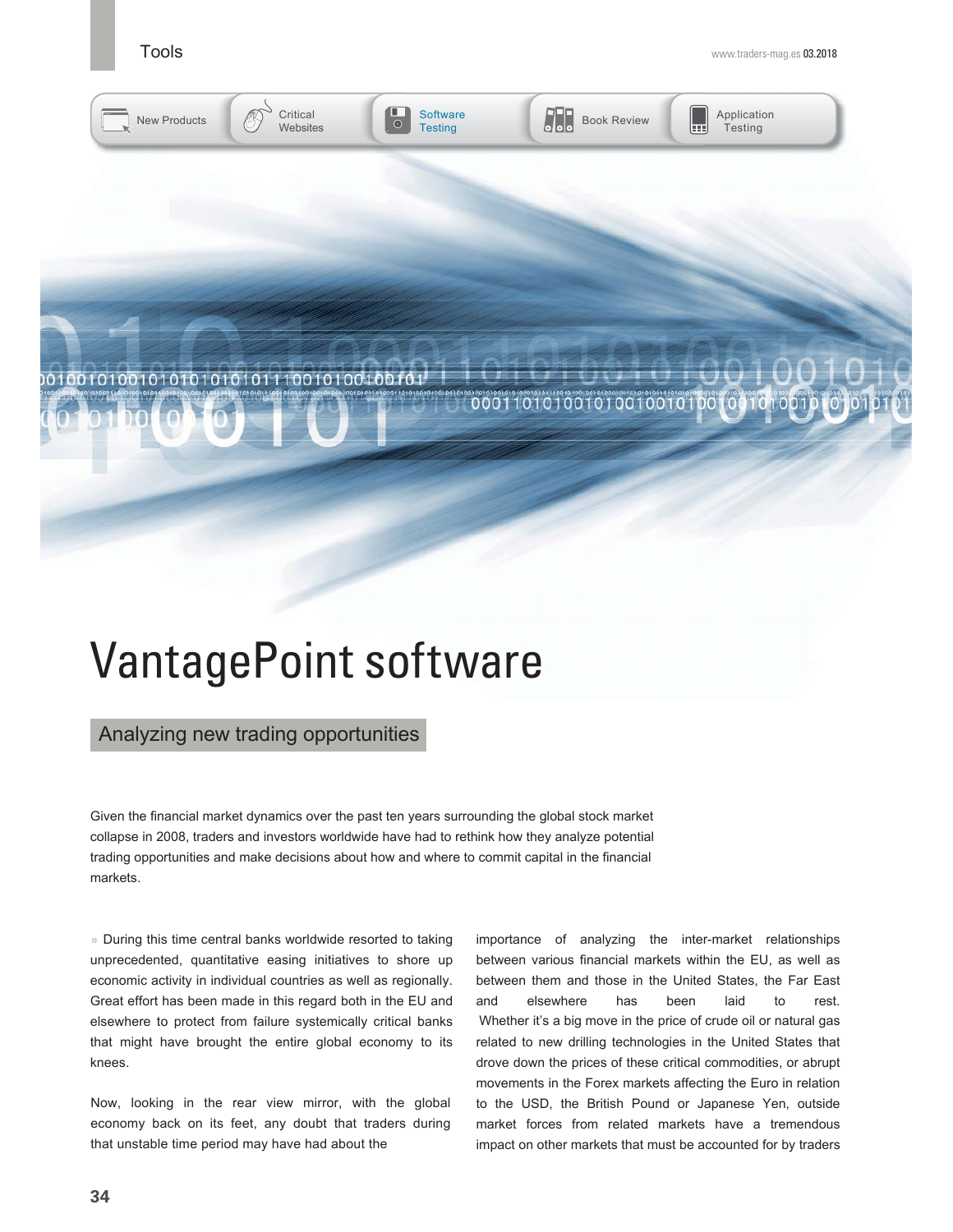who use technical analysis tools to help make their trading decisions.

Unfortunately, though, it's been very challenging to quantify these intermarket relationships to figure out how they impact the prices and trend directions of other tradeable assets.

That's why this review of the VantagePoint Software is important to bring to the attention of traders. VantagePoint is intuitive, very user-friendly and easy to use, and, most importantly, offers traders its very unique leading technical indicators with a long record of proven forecasting accuracy.

VantagePoint applies an artificial intelligence capability known as deep learning neural networks (which mimic how the human brain itself processes information) to find hidden patterns and relationships between markets (even between markets that on the surface don't appear to have any relationship to one another).

The software transforms trend-following, lagging technical indicators such as moving averages and other widely-used indicators into leading technical indicators that, a day or two in advance, can actually forecast trend direction changes markets before the trend changes become apparent to other traders who look at markets individually without the ability to understand how related markets impact each other. This artificial intelligencebased neural network process provides a unique perspective on the financial markets that uses foresight instead of hindsight.

#### **VantagePoint Software Overview**

VantagePoint is not a black box, buy or sell signal generator that looks at each market in isolation. What it does, though, is make highly accurate daily predictions (verifiable with up to 86% predictive accuracy) for nearly 2,000 markets in all of the major trading areas: stocks, futures/ commodities, forex, ETFs and even cryptocurrencies.

The software analyzes huge amounts of intermarket data for thousands of world markets and finds the thirty most influential intermarkets that have the greatest predictive effect on each target market that the trader is interested in. Then, unlike a simple linear correlation between two markets to one another, its neural network "brain" produces what's known in artificial intelligence parlance as a 'weight matrix', which actually identifies the relative, mathematical, weights that each of these thirty markets has on that particular target market.

For each target market under consideration for trading, the software finds the thirty most impactful intermarkets that affect that specific target market in terms of maximizing the software's predictive accuracy at forecasting the trend and anticipating changes in trend direction in advance. This is something that can't possibly be accomplished without the application of artificial intelligence.

Prior to VantagePoint, we have never seen intermarket analysis translated into the creation of leading technical indicators. This original concept has a great deal of merit. The software lets you apply intermarket analysis in a far more scientific way than would be the case if you tried to estimate the effect of the movement in any correlated market on the market that you are considering for trading.



Predicted Moving averages are what allow VantagePoint customers to capture entire trends and maximize profitability. Cross over indicates a trend change is about to occur. Green shading is the forecast for an uptrend and red shading is forecasting a down trend. Very simple to interpret and better yet, very effective. Charts can easily be displayed in a number of ways. I chose a side by side tile view.

Source: VantagePoin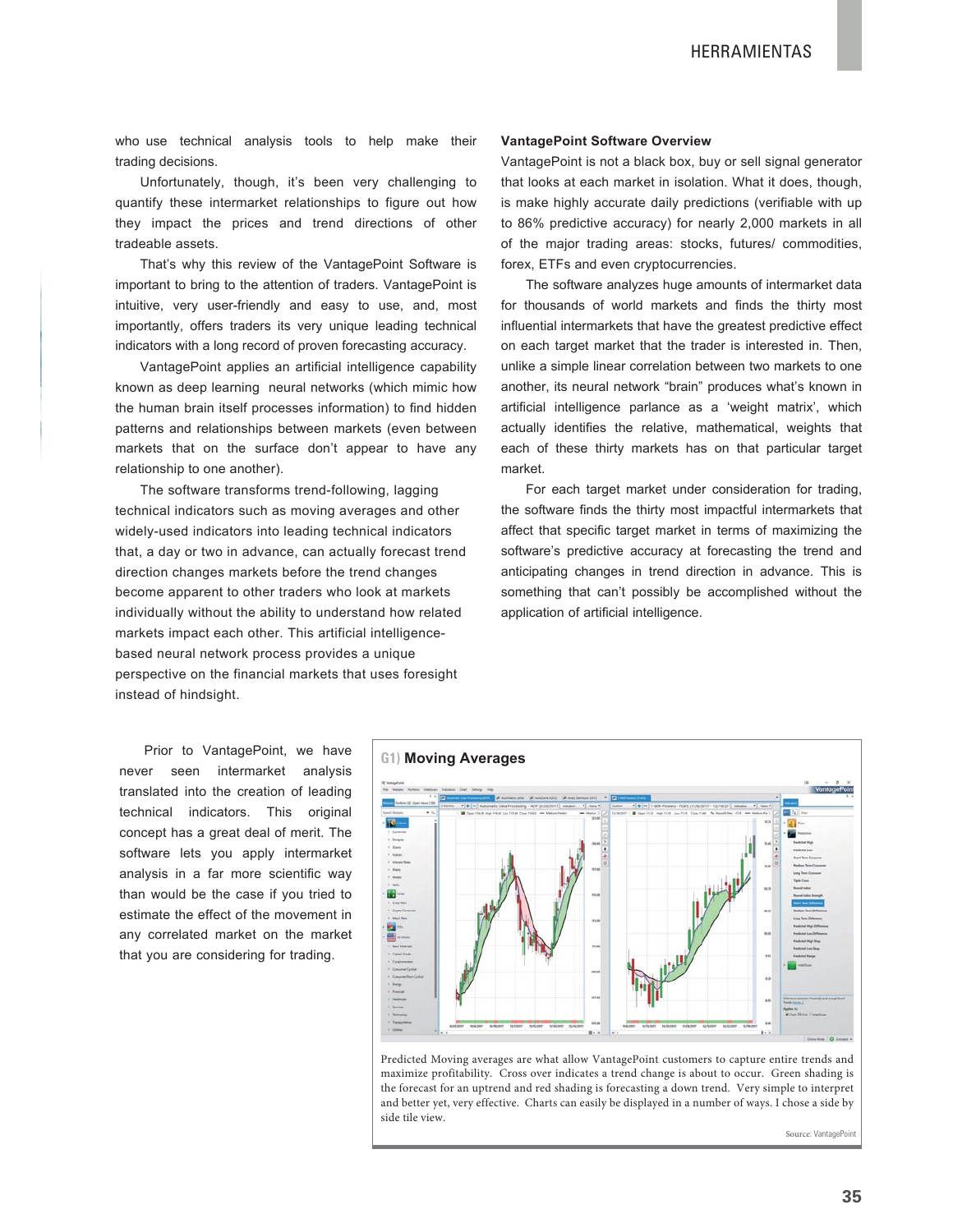## **G2) IntelliScan** io.  $384$ **MARK** hill inc ton **AAR Corp.** AR. 1111

The trademarked IntelliScan feature is invaluable. No human could sift through thousands of stocks and markets within seconds. I was able to customize my scan within one minute and save that for future use. I then ran the scan and results were returned to me almost immediately. I now know which stocks I should look to buy or sell based on the predictive data.

From a functionality perspective, VantagePoint removes most of the work inherent in finding and confirming potentially profitable trades. We have found the software's IntelliScan® feature to be a great time saver. This "filtering" capability identifies potential trades in seconds, based on dozens of customizable technical filters that you can set. After producing a list of highprobability trades, a mouse click instantly takes you to the associated market chart. This feature is great! The user experience is seamless with the quick changeability of the charts and indicators. You can easily customize your charts and the save them for future use.

VantagePoint has a full suite of these predictive leading indicators including:

- **Predicted** next day high and low
- Predicted short-term, medium-term, and long-term moving average crossovers. (Computers have determined the best combinations, but users can choose their own combinations from among six predicted exponential moving averages of typical prices and three actual simple moving averages of the close).
- Predicted short-term, medium-term, and long-term differences.

VantagePoint's Predicted and proprietary, Predicted Neural Index (PINdex)

All of this makes VantagePoint unique! This is the only software that truly offers "leading indicators" and that takes into account the effects of global markets on one another.

#### **VantagePoint Software User Interface Review**

Since the software comes basically out of the box and ready to go, there's no complex programming or a frustrating learning curve. The installation process for VantagePoint is effortless because the accommodating support team installs it for you if you need any assistance.

#### **Background on VantagePoint**

Source: VantagePoint

VantagePoint's inventor, Louis Mendelsohn, is a recognized trading software visionary and pioneer. He developed the world's first strategy back-testing software for personal computers which he released in 1983. Then, within a few years he realized the significance of the increasingly interconnected global financial markets even prior to the use of the term 'global economy'.

He was the first technical analyst and trading software developer to quantify these relationships with his revolutionary intermarket analysis approach first introduced by him in software in the late 1980s, which led to the first version of VantagePoint, relying exclusively on neural networks and pattern recognition, which was released in 1991 – more than a quarter of a century ago.

Now, today, with software customers worldwide, VantagePoint continues to lead the industry with its two software patents that were awarded to Mendelsohn in 2013 covering his software inventions. Today, nearly forty years since his company's founding in 1979 at the dawn of personal computers, Mendelsohn company has more than sixty dedicated staff members who are ready and able to be of any assistance to VantagePoint customers to help make sure that they are successful with the software.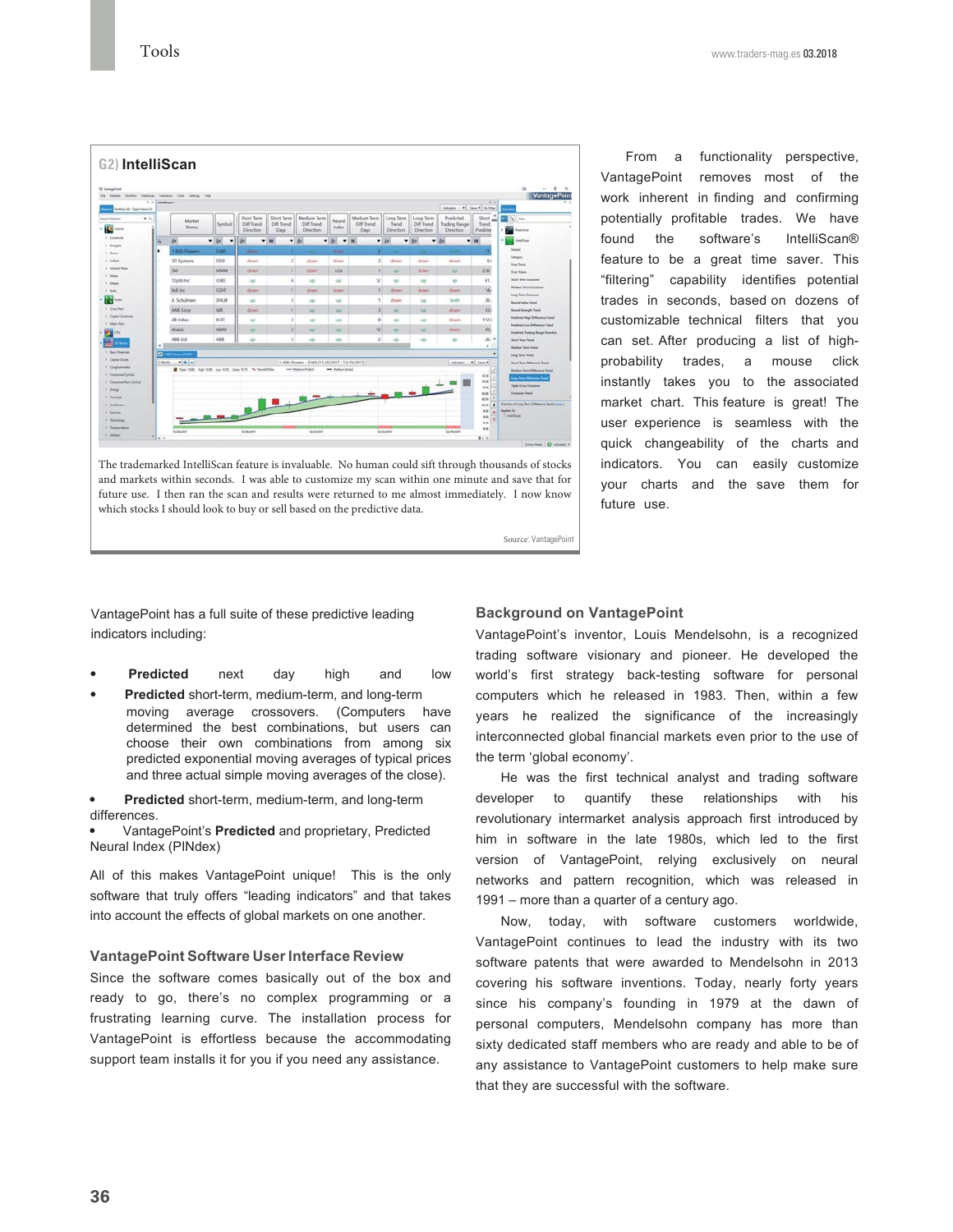$\overline{\mathcal{U}}$ 

## The software transforms trend-following, lagging technical indicators such as moving averages and other widely-used indicators into leading technical indicators

**Testing the forecasts for accuracy and reliability** We all know that marketing and sales is generally what attracts people to a product or service. In an industry that is filled with all kinds of marketing gimmicks, online marketing gurus looking to make a quick buck (many times at the expense of the unsuspecting) and claims that seem too good to be true and mostly are I wanted to focus a large portion of my time reviewing this product on the most important thing – the results. I studied the software, understood the indicators, but the accuracy of the predictions needed to be verified.

The accuracy figure is based on VantagePoint's predicted Neural Index which is one of the main Artificial Intelligence based indicators the software utilizes to predict market movements, trend changes and trend direction. VantagePoint's Predicted Neural Index is very intuitive to use either showing market strength or weakness which makes it easy to evaluate the effectiveness and usefulness. Either the market did show strength or weakness as predicted or it didn't. No way to make it look right if it was in fact wrong.

My main interest is individual US stocks so that is the area I wanted to check out and I did test a nice cross section of stocks in various sectors. Not that I was looking for fault, but rather I was wanting to prove either consistency or inconsistency so I went beyond the call of duty and test a 5 year time frame from 11-1-2012 through 11-1-2017. Here are the results:

#### **U.S. Stocks:**

- American Airlines 199%
- så 11% i 17% i 17% i 17% i 17% av 17% i 17% i 17% i 17% i 17% i 17% i 17% i 17% i 17% i 17% i 17% i 17% i 17%
- General Growth Properties and the 80.8%

| $\bullet$ | <b>Energy Transfer Partners</b> | 80.7% |
|-----------|---------------------------------|-------|
| $\bullet$ | Apartment Investment & Mgmt     | 80.6% |
| $\bullet$ | Windstream                      | 80.5% |
| $\bullet$ | Viacom                          | 80.4% |
| $\bullet$ | Priceline.com                   | 80.4% |
| $\bullet$ | Omega Healthcare Investors      | 80.4% |
| $\bullet$ | Integra LifeSciences Holdings   | 80.4% |
| $\bullet$ | Vanda Pharmaceuticals           | 80.3% |
| $\bullet$ | Teledyne Technologies           | 80.3% |
| $\bullet$ | <b>CBOE Holdings</b>            | 80.2% |
| $\bullet$ | <b>Boston Properties</b>        | 80.2% |

Upon seeing these results and the incredible accuracy it made me want to test further so I requested access to other areas of the software so I could also test Exchange Traded Funds commonly referred to as ETFs. I tested the same time frame of 11-1-2012 through 11-1-2017 and here are the results from that test:

#### **ETFs**

| ٠         | <b>Market Vectors Retail ETF</b>              | 79.9% |
|-----------|-----------------------------------------------|-------|
| $\bullet$ | <b>Consumer Discretionary SPDR</b>            | 79.5% |
| $\bullet$ | <b>Midcap SPDR Trust</b>                      | 79.2% |
| $\bullet$ | SPDR S&P 500 Growth                           | 79.0% |
| $\bullet$ | iPath S&P GSCI Crude Oil Total Return IDX ETN | 79.0% |
|           | <b>SPDR S&amp;P Transportation ETF</b>        | 78.9% |
|           | SPDR S&P 500 Semiconductors                   | 78.7% |
|           | ProShares Short Russell 2000                  | 78.7% |
|           | <b>Market Vectors Semiconductor ETF</b>       | 78.7% |
| $\bullet$ | iPath DJ-UBS Commodity IDX Total Return ETN   | 78.7% |
|           | PowerShares Gld Drg Haltr USX China           | 78.6% |
| $\bullet$ | iShares Russell 1000 Growth IDX               | 78.6% |
|           | <b>SPDR S&amp;P Bank</b>                      | 78.4% |
| $\bullet$ | PowerShares QQQ                               | 78.4% |